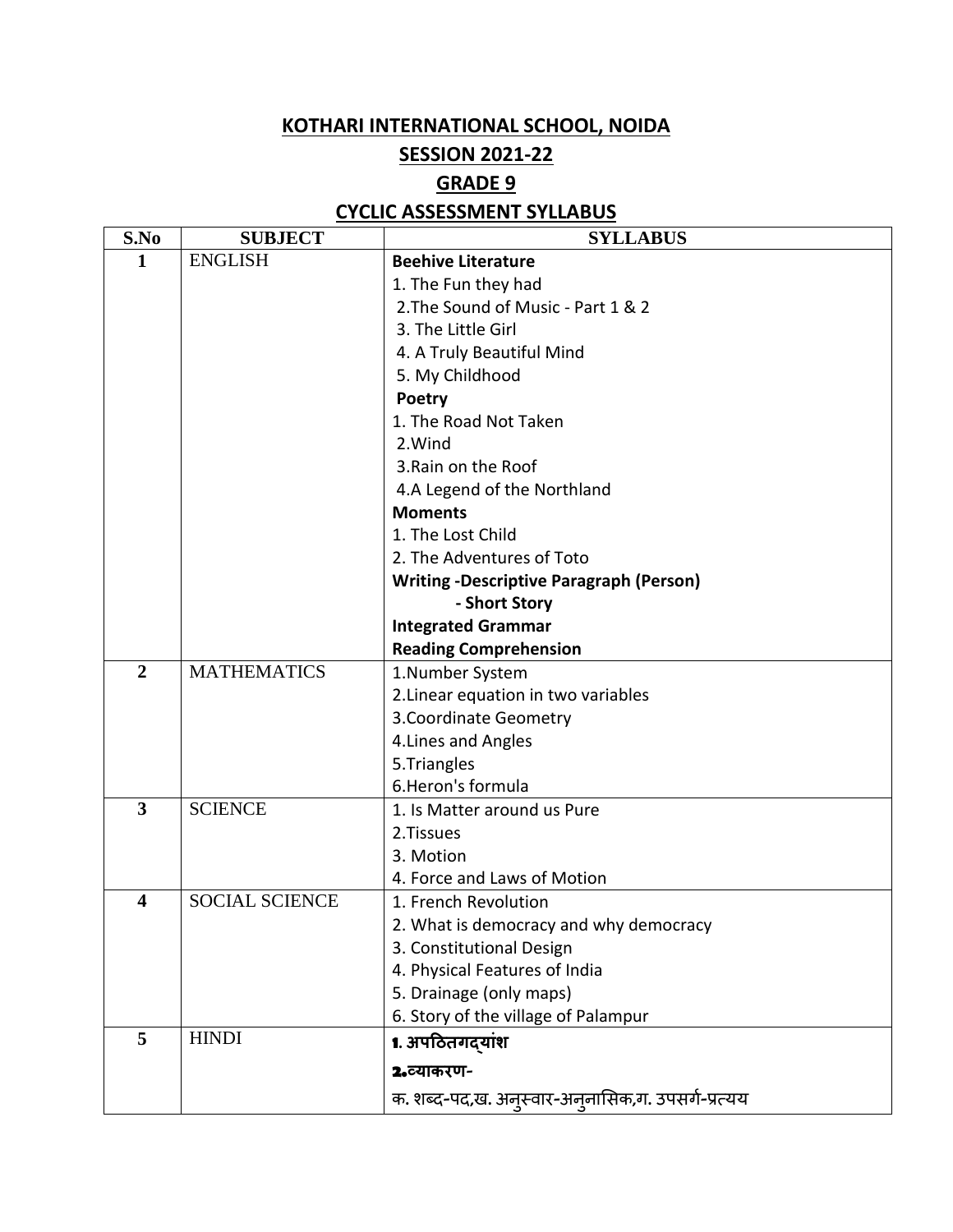|                |                 | घ. शब्दविचार- श्रुतिसमभिन्नार्थकशब्द, विलोमशब्द, पर्यायवाचीशब्द।      |
|----------------|-----------------|-----------------------------------------------------------------------|
|                |                 | 3. पाठ्य-पुस्तक (स्पर्श-1)                                            |
|                |                 | गद्यखंड- क. यशपाल - दुखकाअधिकारकाव्यखंड- ख. रैदास-                    |
|                |                 | अबकैसेछूटैराम,नामऐसीलालतुझबिनु।                                       |
|                |                 |                                                                       |
| 6              | <b>GERMAN</b>   | <b>Chapters:</b>                                                      |
|                |                 | 1.AlleinzuHause!                                                      |
|                |                 | 2. Wirkaufennichts.                                                   |
|                |                 | Grammar:                                                              |
|                |                 | trennbareVerben, während + Genetiv, Nebensätzemit 'weil,              |
|                |                 | wenn, umzu+Infinitiv and damit'                                       |
|                |                 | Reading comprehension, E-Mail/Dialogue/SMS                            |
|                |                 | Textbook: Vocabulary, reading comprehension                           |
| $\overline{7}$ | <b>FRENCH</b>   | Leçon 1 La famille, Leçon 2 : Au Lycée, Leçon 3 : Unejournée de       |
|                |                 | <b>Pauline</b>                                                        |
|                |                 | <b>Comprehension: Unseen Passage</b>                                  |
|                |                 | Writing Skills: Complete the postcard/ message                        |
|                |                 | Grammar:                                                              |
|                |                 | Verbs(Present, FuturProche, Futur Simple, Verbespronominaux,          |
|                |                 | passe compose, imperatif), Question formation, Prépositions,          |
|                |                 | Demonstrative adjectives                                              |
|                |                 | Culture and Civilisation from the above mentioned chapters            |
| 8              | <b>SPANISH</b>  | Chapters:                                                             |
|                |                 | ConociendoGente, ?Dondeesta?, ?TienesTiempo?, !Que                    |
|                |                 | caraesta la vida!, ?Y comoes el? Ay, Que dolor, que dolor!            |
|                |                 | Grammar:                                                              |
|                |                 | verb conjugations(regular, irregular, reflexive), Uses of ser and     |
|                |                 | estar, Presente de indicativo, Estar + gerundio, Los articulos,       |
|                |                 | Interrogatives, Tener que + infinitive, Possessive adjectives         |
|                |                 | Cultural and civilization information about spanish-speaking          |
|                |                 | countries.                                                            |
|                |                 | Literature: Miguel de cervantes, Benito Perez Galdos, Pablo<br>Neruda |
|                |                 | <b>Reading Comprehension</b>                                          |
| 9              | <b>SANSKRIT</b> | 1. सन्धिः                                                             |
|                |                 |                                                                       |
|                |                 | 2. शब्दरूप                                                            |
|                |                 | 3. धातुरूप                                                            |
|                |                 | 4. कारकउपपदविभक्ति                                                    |
|                |                 | 5. प्रत्यया:                                                          |
|                |                 | 6. संख्या                                                             |